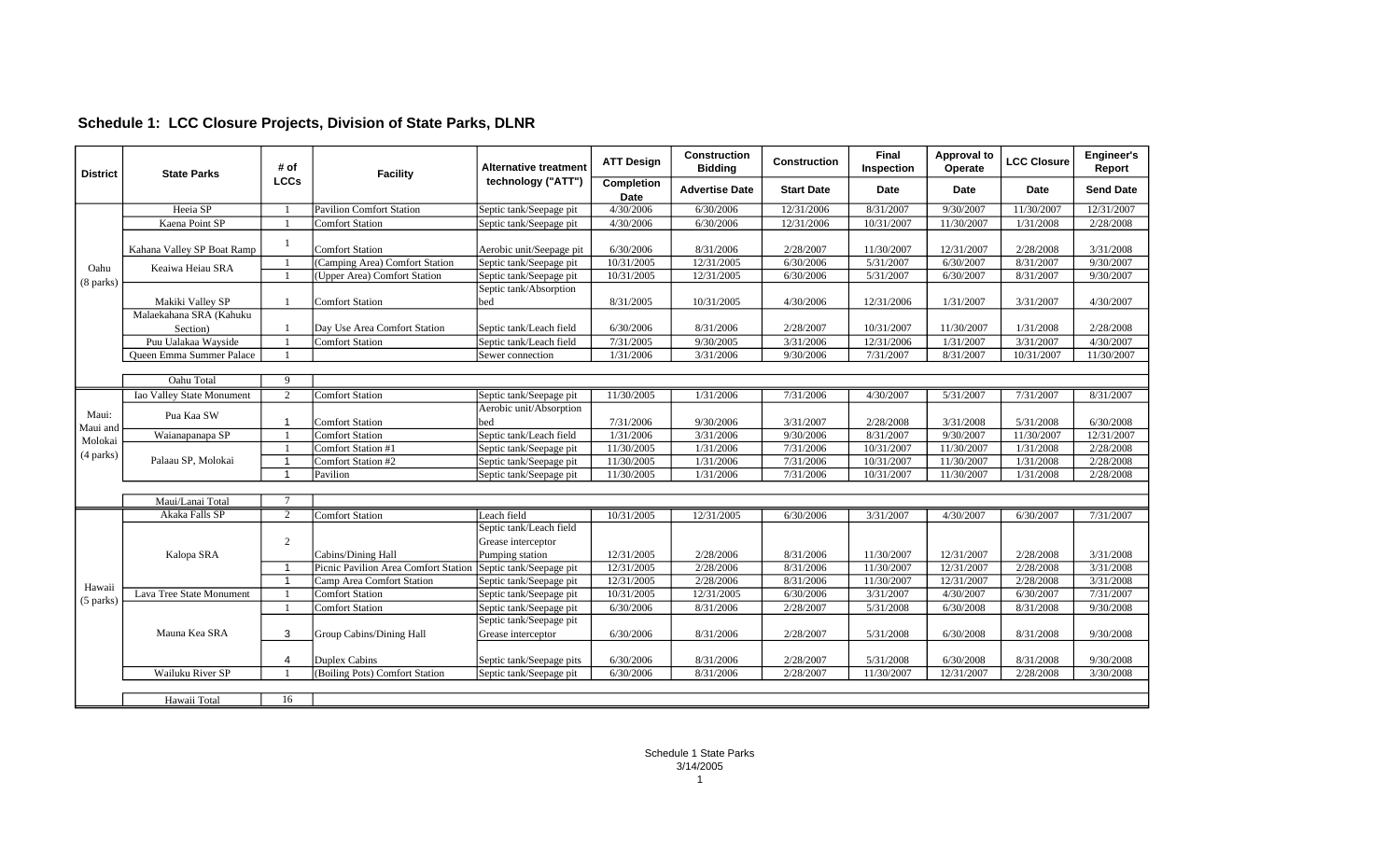| Schedule 1: LCC Closure Projects, Division of State Parks, DLNR |  |  |  |  |  |  |  |
|-----------------------------------------------------------------|--|--|--|--|--|--|--|
|-----------------------------------------------------------------|--|--|--|--|--|--|--|

| <b>District</b> | <b>State Parks</b>           | # of<br><b>LCCs</b>     | <b>Facility</b>                                             | <b>Alternative treatment</b><br>technology ("ATT") | <b>ATT Design</b>  | <b>Construction</b><br><b>Bidding</b> | <b>Construction</b> | Final<br>Inspection | <b>Approval to</b><br>Operate | <b>LCC Closure</b> | Engineer's<br>Report |
|-----------------|------------------------------|-------------------------|-------------------------------------------------------------|----------------------------------------------------|--------------------|---------------------------------------|---------------------|---------------------|-------------------------------|--------------------|----------------------|
|                 |                              |                         |                                                             |                                                    | Completion<br>Date | <b>Advertise Date</b>                 | <b>Start Date</b>   | Date                | Date                          | Date               | <b>Send Date</b>     |
|                 | Kokee SP                     | 3                       |                                                             | Aerobic                                            |                    |                                       |                     |                     |                               |                    |                      |
|                 |                              |                         | CCC Camp                                                    | system/absorption bed                              | 9/30/2005          | 11/30/2005                            | 5/31/2006           | 5/31/2007           | 6/30/2007                     | 8/31/2007          | 9/30/2007            |
|                 |                              |                         | (Kalalau) Comfort Station                                   | Septic Tank/Leach Field                            | 9/30/2005          | 11/30/2005                            | 5/31/2006           | 5/31/2007           | 6/30/2007                     | 8/31/2007          | 9/30/2007            |
|                 |                              |                         | Comfort Station # 1(Cane Top)                               | Septic Tank/Leach Field                            | 4/30/2006          | 6/30/2006                             | 12/31/2006          | 8/31/2008           | 9/30/2008                     | 11/30/2008         | 12/31/2008           |
|                 |                              |                         | Comfort Station #2                                          | Septic Tank/Leach Field                            | 4/30/2006          | 6/30/2006                             | 12/31/2006          | 8/31/2008           | 9/30/2008                     | 11/30/2008         | 12/31/2008           |
|                 | Polihale SP                  |                         | Comfort Station #3                                          | SepticTank/Seepage Pit                             | 4/30/2006          | 6/30/2006                             | 12/31/2006          | 8/31/2008           | 9/30/2008                     | 11/30/2008         | 12/31/2008           |
|                 |                              |                         | Comfort Station #4                                          | Septic Tank/Leach Field                            | 4/30/2006          | 6/30/2006                             | 12/31/2006          | 8/31/2008           | 9/30/2008                     | 11/30/2008         | 12/31/2008           |
|                 |                              |                         | Comfort Station # 5                                         | SepticTank/Seepage Pit                             | 4/30/2006          | 6/30/2006                             | 12/31/2006          | 8/31/2008           | 9/30/2008                     | 11/30/2008         | 12/31/2008           |
|                 | Russian Fort Elizabeth SP    |                         | <b>Comfort Station</b>                                      | Septic tank/Leach field.                           | 5/31/2006          | 7/31/2006                             | 1/31/2007           | 10/31/2007          | 11/30/2007                    | 1/31/2008          | 2/28/2008            |
|                 | Wailua River SP              | $\Omega$                | (Kaumualii Section) Comfort Station Septic tank/Leach field |                                                    | 3/31/2006          | 5/31/2006                             | 11/30/2006          | 1/31/2008           | 2/28/2008                     | 4/30/2008          | 5/31/2008            |
| Kauai (6        |                              | 3                       | (Opaekaa Section) Comfort Station                           | Septic tank/Seepage pit                            | 3/31/2006          | 5/31/2006                             | 11/30/2006          | 1/31/2008           | 2/28/2008                     | 4/30/2008          | 5/31/2008            |
|                 |                              | $\overline{\mathbf{1}}$ | (Smith's Landing) Comfort Station                           | Septic tank/Seepage pit                            | 3/31/2006          | 5/31/2006                             | 11/30/2006          | 1/31/2008           | 2/28/2008                     | 4/30/2008          | 5/31/2008            |
| parks)          | Waimea Canyon SP             |                         | Waimea Canyon Lookout Comfort<br>Sta #1                     | Septic Tank/Leach Field                            | 9/30/2005          | 11/30/2005                            | 5/31/2006           | 5/31/2007           | 6/30/2007                     | 8/31/2007          | 9/30/2007            |
|                 |                              |                         | Waimea Canyon Lookout Comfort<br>Sta #2                     | Septic Tank/Leach Field                            | 9/30/2005          | 11/30/2005                            | 5/31/2006           | 5/31/2007           | 6/30/2007                     | 8/31/2007          | 9/30/2007            |
|                 |                              |                         | Waimea Canyon Lookout Comfort<br>lSta #3                    | Septic Tank/Leach Field                            | 9/30/2005          | 11/30/2005                            | 5/31/2006           | 5/31/2007           | 6/30/2007                     | 8/31/2007          | 9/30/2007            |
|                 |                              |                         | (Puu Hinahina) Comfort Station                              | Septic Tank/absorption<br>bed                      | 9/30/2005          | 11/30/2005                            | 5/31/2006           | 5/31/2007           | 6/30/2007                     | 8/31/2007          | 9/30/2007            |
|                 |                              |                         | (Puu Ka Pele) Comfort Station                               | Septic Tank/Leach Field                            | 9/30/2005          | 11/30/2005                            | 5/31/2006           | 5/31/2007           | 6/30/2007                     | 8/31/2007          | 9/30/2007            |
|                 | Waimea State Recreation Pier |                         | <b>Comfort Station</b>                                      | Connect to sewer.                                  | 8/31/2006          | 10/31/2006                            | 4/30/2007           | 1/31/2008           | 2/28/2008                     | 4/30/2008          | 5/31/2008            |
|                 | Kauai Total                  | 22                      |                                                             |                                                    |                    |                                       |                     |                     |                               |                    |                      |
| 23              | <b>State Parks Total</b>     | 54                      |                                                             |                                                    |                    |                                       |                     |                     |                               |                    |                      |
|                 |                              |                         |                                                             |                                                    |                    |                                       |                     |                     |                               |                    |                      |
|                 |                              |                         |                                                             |                                                    |                    |                                       |                     |                     |                               |                    |                      |